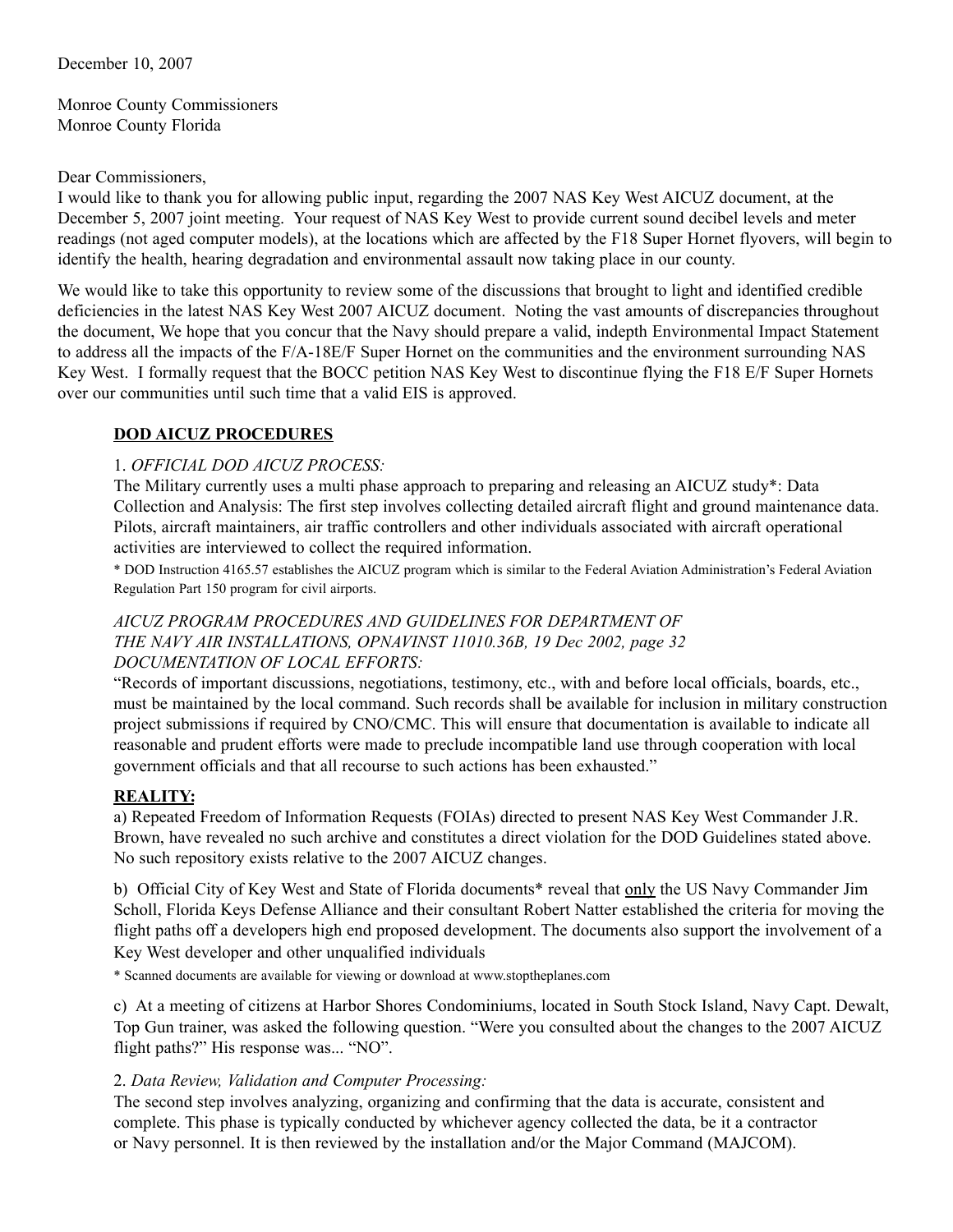# **REALITY:**

The proposed 2007 AICUZ changes were revised by the Florida Keys Defense Alliance, their supporters, developers, paid Navy consultants and the former NAS Key West Commander, Jim Scholl. The Final 2007 AICUZ approval process was engineered through a paid lobbying effort\* by R. Natter Associates. \* Scanned invoices documents are available for viewing or download at www.stoptheplanes.com

## **2007 AICUZ CHANGES AND UPDATES**

1. Existing AICUZ created in 1977 - 30 years ago

2. 2004 AICUZ update created, but not codified

3. In 2007, another AICUZ update was required because noise and accident zones were moved away from Key Haven.\*

\*NAS Key West 2007 AICUZ Update - Section 1.5 "Changes that Require an AICUZ Update," p.1-4

4. Federal law - specifically the National Environmental Policy Act (NEPA) requires that "Proposed Actions" such as replacing the F-14 Tomcat with the much louder F18 Super Hornet require an Environmental Assessment (EA) to determine if there will be "significant impacts" on the human environment.

5. According to the Navy, the Super Hornet is as much as 27 decibels louder than the Tomcat\* \* Final Environmental Impact Statement for the Introduction of the F/A-18E/F to the East Coast of the United States (Table 6-13, page 6-29)

6. A ten decibel increase is twice as loud. Twenty decibels is four times as loud.

7. 2003 Environmental Assessment (EA) This is the 232-page document about dredging and support facilities that the Navy claims addresses the question of the impacts of the Super Hornet on the community around Key West. However, although the dredging and support facilities are detailed, the Super Hornet is:

*NOT MENTIONED in the Table of Contents NOT MENTIONED in the "Proposed Actions"*

*NOT MENTIONED in the "Alternatives"*

The Super Hornet is only discussed on three pages, with no mention of the greater loudness. Those three pages are curiously unrelated and unconnected to the rest of the document. It bears repeating - although the dredging and support facilities are discussed in detail, the Super Hornet is not mentioned elsewhere in the remaining 229 pages of the 2003 Environmental Assessment.

8. The 2003 Environmental Assessment which supposedly supports the AICUZ change has references to 160 documents\*.

-- A study of the development of grunts and snappers of south east Florida, 419 pages.

- -- Spatial patterns in conditions of feeding of juvenile weakfish in Delaware Bay.
- -- Turbidity enhances feeding abilities of larval pacific herring.
- -- The effects of suspensoids on fish.
- -- Effects of light and turbidity on the reactive distance of bluegill.
- -- Diving Patterns of two leatherback sea turtles during interesting intervals at Sandy Point, St. Croix, U.S. Virgin Islands.

The debilitating effects of the F-18 Super Hornet on our human population were not raised to the level of concern given to the grunt and snapper population in reference to the Key West Harbor dredging. \*chapter 6, 2003 EA Key West Harbor Dredging reference section

9. After an Environmental Assessment, if impacts are expected, the government agency (Navy) is required to produce an Environmental Impact Statement (EIS).

10. FONSI: The Navy issued a "Finding of No Significant Impact" letter on April 14, 2003, which the local Navy (and at least one level higher in Jacksonville) claims fulfilled their legal obligations to assess the impacts of the F18 Super Hornet on the community surrounding NAS Key West. And yet . . . Although the dredging and related subjects are detailed in the FONSI letter, the F18 E/F Super Hornet is NOT MENTIONED.